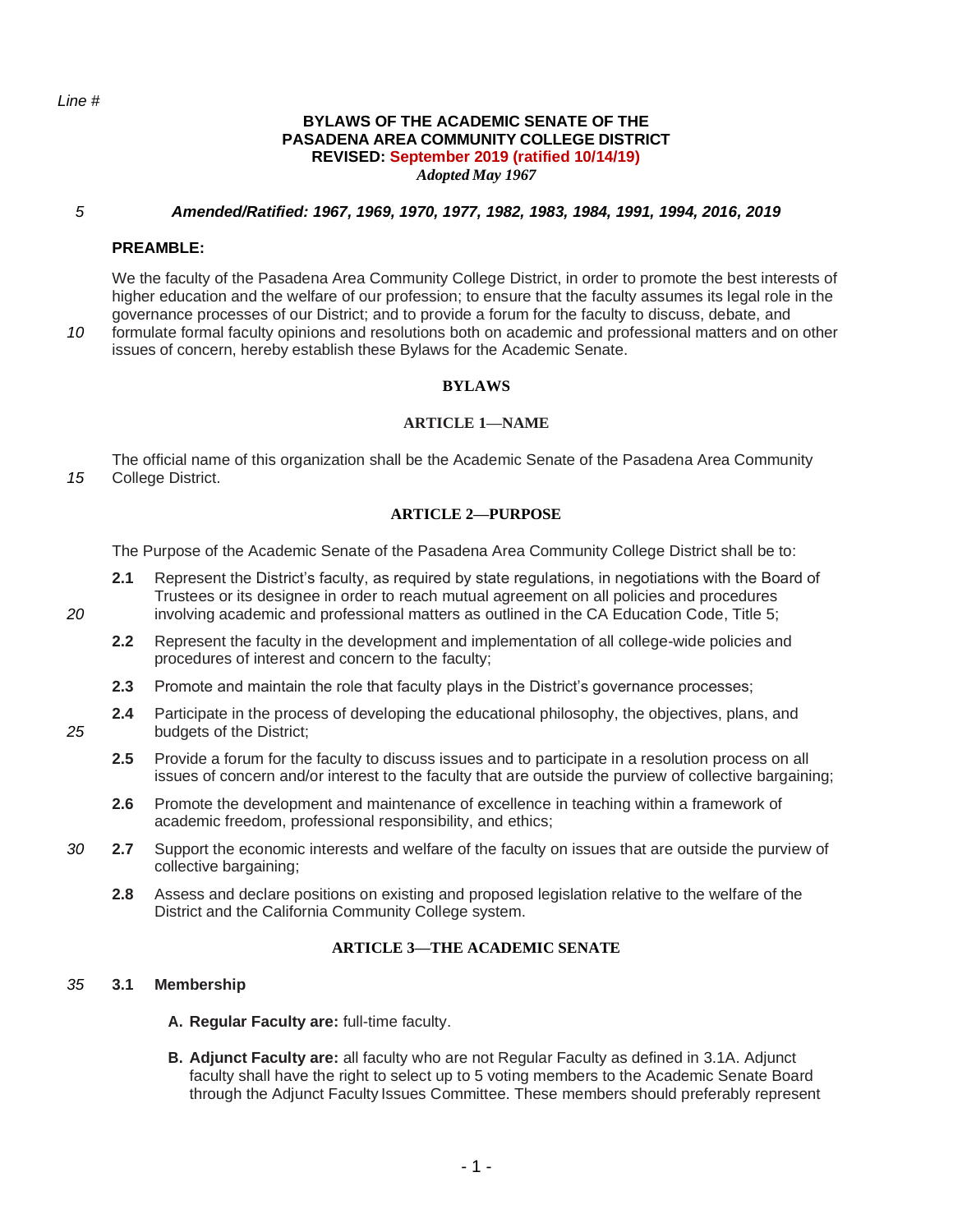*Line # 40* the diverse disciplines of the College and are selected for two-year academic period/term. A semester shall be replaced. 45 **Honorary membership. Emeritus Faculty automatically become honorary members. 3.2 The Executive Committee A. Membership:** The Executive Committee of the Academic Senate shall consist ofthe elected officers. Executive Committee members must retain their status as tenured regular faculty in order to continue in office. *50* **B. Terms of Office:** The regular faculty shall elect all officers—except Immediate Past President—for one-year terms. The term of office for all elected officers shall be July 1 to June 30 or until a successor is elected. The Academic Senate office shall be made available to the new officers no later than July 1 of each year, and the newly elected President shall represent the Academic Senate at the Board of Trustees´ meetings beginning July 1 of each year. *55* **C. Vacancies:** A vacancy in any office shall be filled in accordance with the Academic Senate Bylaws or rules.

**D. Duties and Responsibilities**: The Executive Committee shall implement actions taken by the Academic Senate Board, transact business, and perform other functions consistent with the intent, purposes, and provisions of the Bylaws and Senate Rules. During the times when the *60* Academic Senate Board is not in session, the Executive Committee shall act on behalf of the Senate Board, and the Academic Senate Board shall review such actions at its next regular meeting.

### **3.3 Elected Officers**

- **A. Membership.** The elected officers of the Academic Senate shall include a President, Vice *65* President, Secretary, and Treasurer. Each candidate for office must be tenured and have regular faculty status.
	- **B. Terms of Office:** The term of office for each elected officer shall be one year. No one may serve more than four consecutive terms of office.

#### **3.4 Financial Resources**

- *70* Academic Senate financial resources derive from three sources:
	- **A. The District's Operating Budget:** provided by the District and managed by the Academic Senate President under the direction of the College President.
- **B. The Academic Senate Savings Account:** supported by voluntary donations of members and friends of the Academic Senate on an annual basis either through payroll deduction or single *75* contributions and managed by the Treasurer under the direction of the Academic Senate Board.
	- **C. Fund Raisers** are conducted by the Academic Senate for the purpose of generating funds for scholarships and activities specified by vote.

#### **3.5 Meetings**

selected Adjunct Faculty representative who does not receive a faculty assignment for one

**C. Honorary Members are:** Emeritus Faculty and individuals who have performed distinguished service for the District and/or the Academic Senate. The Academic Senate Board shall grant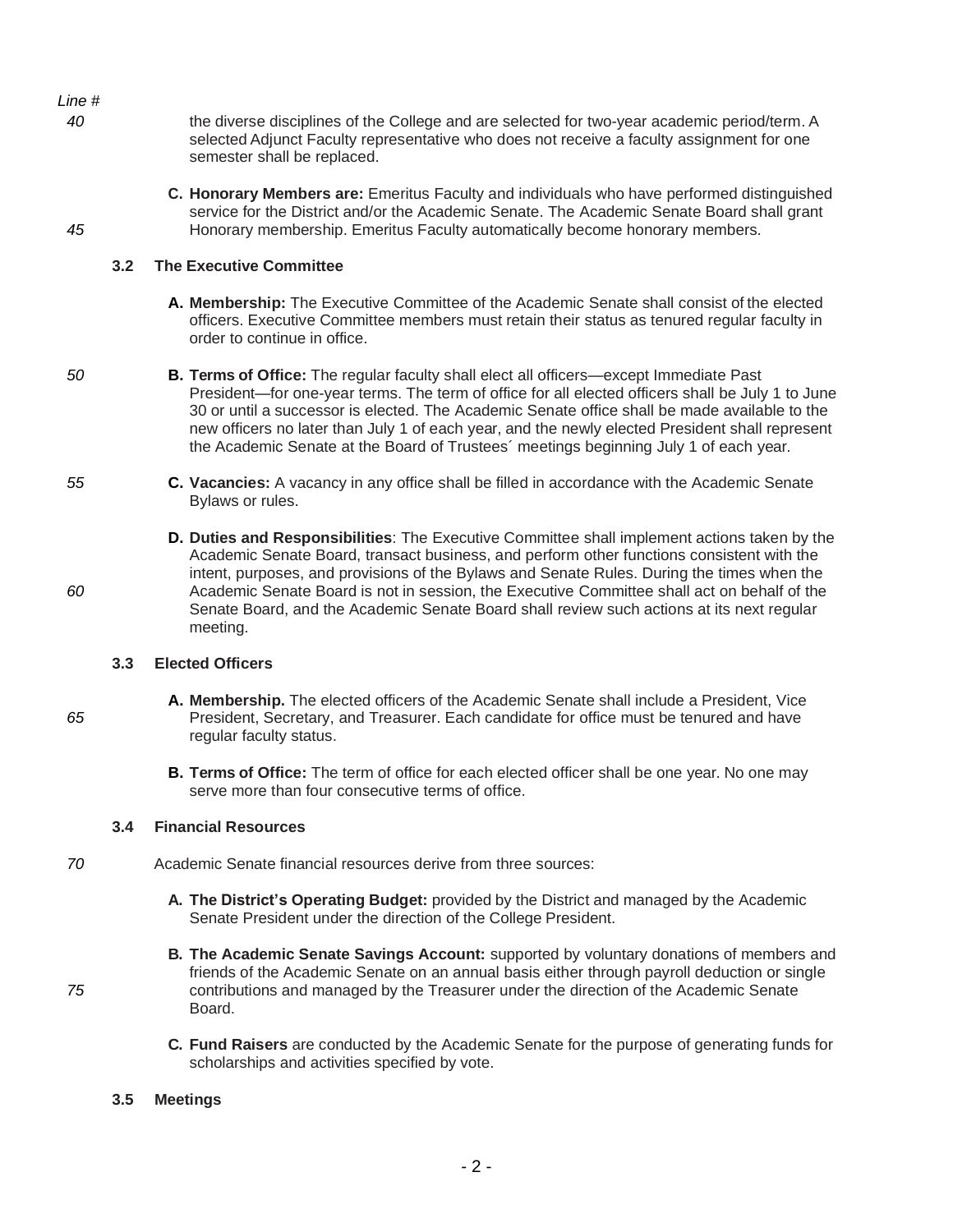*80* General faculty meetings shall be called by the President of the Academic Senate when requested by a majority vote of the Academic Senate Board or by a petition signed by at least ten percent of the regular faculty of the Academic Senate.

### **ARTICLE 4—THE ACADEMIC SENATE BOARD**

The Academic Senate Board shall be the legislative and representative body of the Academic Senate and *85* shall consist of elected representatives from each academic and vocational division as well as from Counseling, the Library, Special Services, Health Services, Disabled Student Services, all noncredit teaching faculty, and the adjunct faculty. The President, Vice President, Secretary, and Treasurer shall be considered at-large members of the Academic Senate Board and shall be counted in the forming of a quorum with the right to make motions and vote, except as noted in 4.3.

#### *90* **4.1 Functions**

The functions of the Academic Senate Board shall be to:

- **A.** Serve as the "advise and consent" body for the Academic Senate;
- **B.** Provide direction for all Academic Senate Standing, Operational, and Ad Hoc committees, Senate representatives on college-wide committees, and faculty who propose *95* recommendations for the Academic Senate Board's consideration;
- **C.** Approve faculty to represent the Academic Senate on all committees, including, but not limited to Senate Standing, Operational, Ad Hoc, college-wide, shared governance, and administrative committees. For the following bodies, representatives shall be selected by the faculty in each division: Curriculum and Instruction, Faculty Hiring Priorities Committee and the *100* Academic Senate Board;
	- **D.** Approve representatives to consult with the Board of Trustees and/or its designee on all academic and professional matters and other matters of concern to the faculty;
	- **E.** Approve recommendations for new policies and procedures for conducting the work of all elements of the Academic Senate;
- *105* **F.** Approve all recommendations for modifications to existing policies and procedures used to conduct the work of all elements of theAcademic Senate;
	- **G.** Approve the attendance of the Academic Senate representatives toconferences, workshops, and the sessions of the Academic Senate for California Community Colleges;
- **H.** Provide a forum for the Academic Senate to conduct its business in a timely and orderly *110* fashion and in accordance with state laws that impact the role of the Academic Senate;
	- **I.** Approve expenditures from the Academic Senate accounts;
	- **J.** Provide direction for the use of all revenues from approved fund raisers.

#### **4.2 Eligibility to Serve as a Senator**

Any tenured or third- or fourth-year tenure-track regular faculty member is eligible to serve on the *115* Academic Senate Board. A division having only one representative must have a tenured representative.

One member shall be elected in each division of the College for each fifteen members of the division or a major fraction thereof, each division having at least one representative to the Academic Senate Board. In addition, five part-time representatives shall be selected to the *120* Academic Senate Board by the Adjunct Faculty Issues Committee; these members shall not be tenured faculty.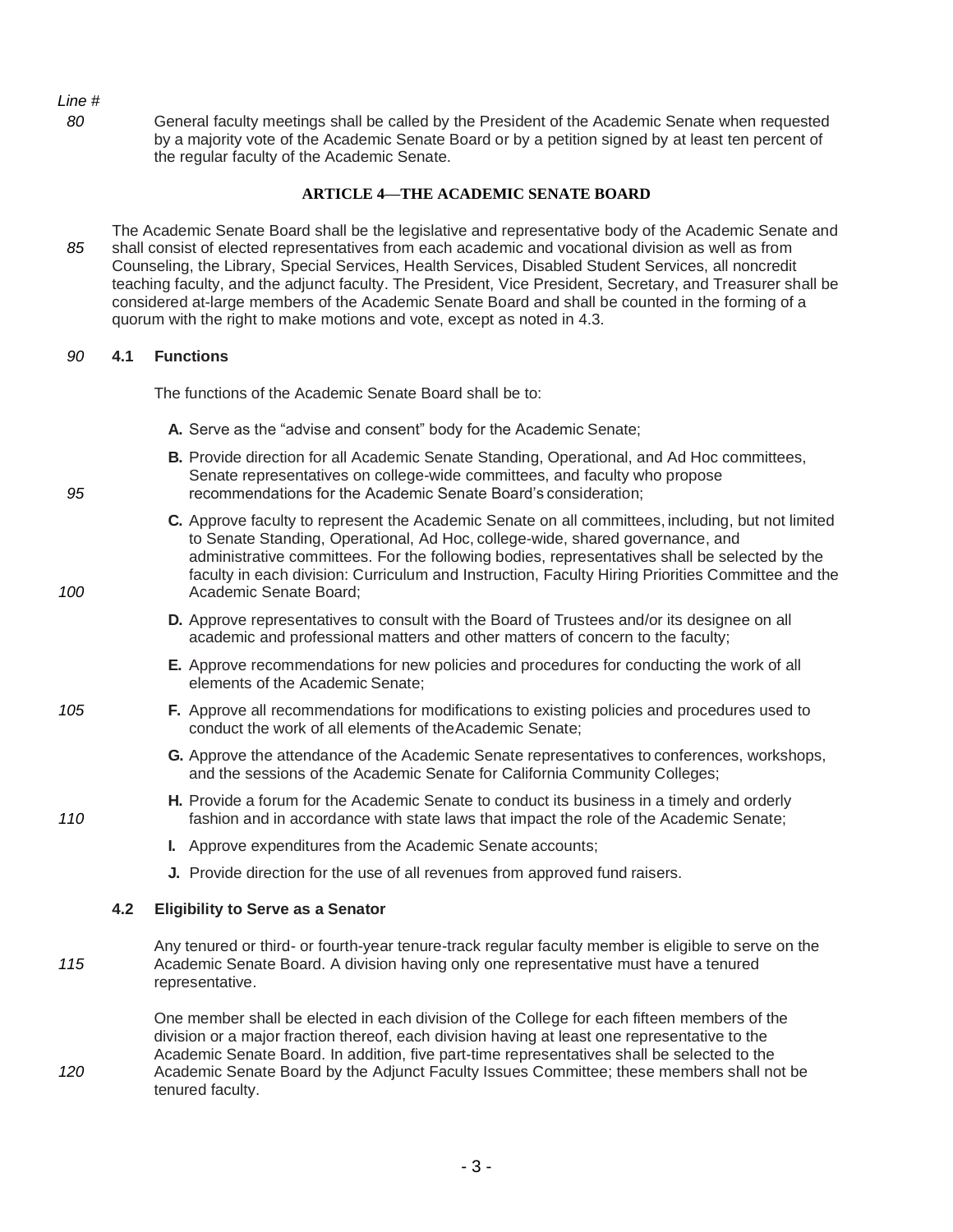In addition to the academic and vocational divisions, each of the following groups shall be represented:

- a. College Library and Distance Education;
- *125* b. Student Services (Counseling);
	- c. Health Services and Disabled Students Services;
	- d. Noncredit teaching faculty.

All those groups shall hold elections at least once every two years.

### **4.3 Alternates to the Academic Senate Board**

- *130* An alternate senator, elected by their division, may act in place of the elected senator when needed.
	- **A. Definition:** Alternate Senators must be regular faculty; they follow same procedures and terms of office as regular Senators.
	- **B. Terms of Office:** Alternate senators serve one year, with no term limit.
- *135* **C. Duties:** Alternate senators attend Senate Board meetings and other committee meetings when the regular Senator is absent. Alternate Senators may attend all Senate meetings but may not vote or participate when the regular Senator is present.

### **4.4 Presiding Officer**

The President of the Academic Senate shall preside over the Academic Senate Board meetings. If *140* the President is not able to preside, the Vice President shall preside. The presiding officer shall not have the right to make motions and shall only vote in the event of a tie.

#### **4.5 Meetings**

Academic Senate Board meetings shall be held alternating weeks during the academic school year where the calendar permits. All meetings shall be planned and implemented in accordance with the *145 Ralph M. Brown Act.* The Executive Committee of the Academic Senate may call additional meetings.

#### **4.6 Quorum**

A quorum shall consist of a simple majority of Academic Senate Board members or their alternates. When a quorum is lost, no action shall be taken; however, discussion may continue.

#### *150* **4.7 Agenda**

The Academic Senate President in consultation with the Executive Committee shall prepare and post the agenda for each meeting in compliance with the **Ralph M. Brown Act**. Officers, faculty, students, staff, and administrators may submit written requests to the President for items to appear on the agenda. Requests must be in a written form and submitted thirteen days prior to the scheduled *155* meeting to the President and to the Senate office.

#### **4.8 Parliamentarian**

The Academic Senate Board, at the beginning of each academic year, shall select the Parliamentarian. The Parliamentarian shall have thorough knowledge of the Academic Senate Bylaws and Rules as well as the most current edition of *Robert's Rules of Order Newly Revised***,**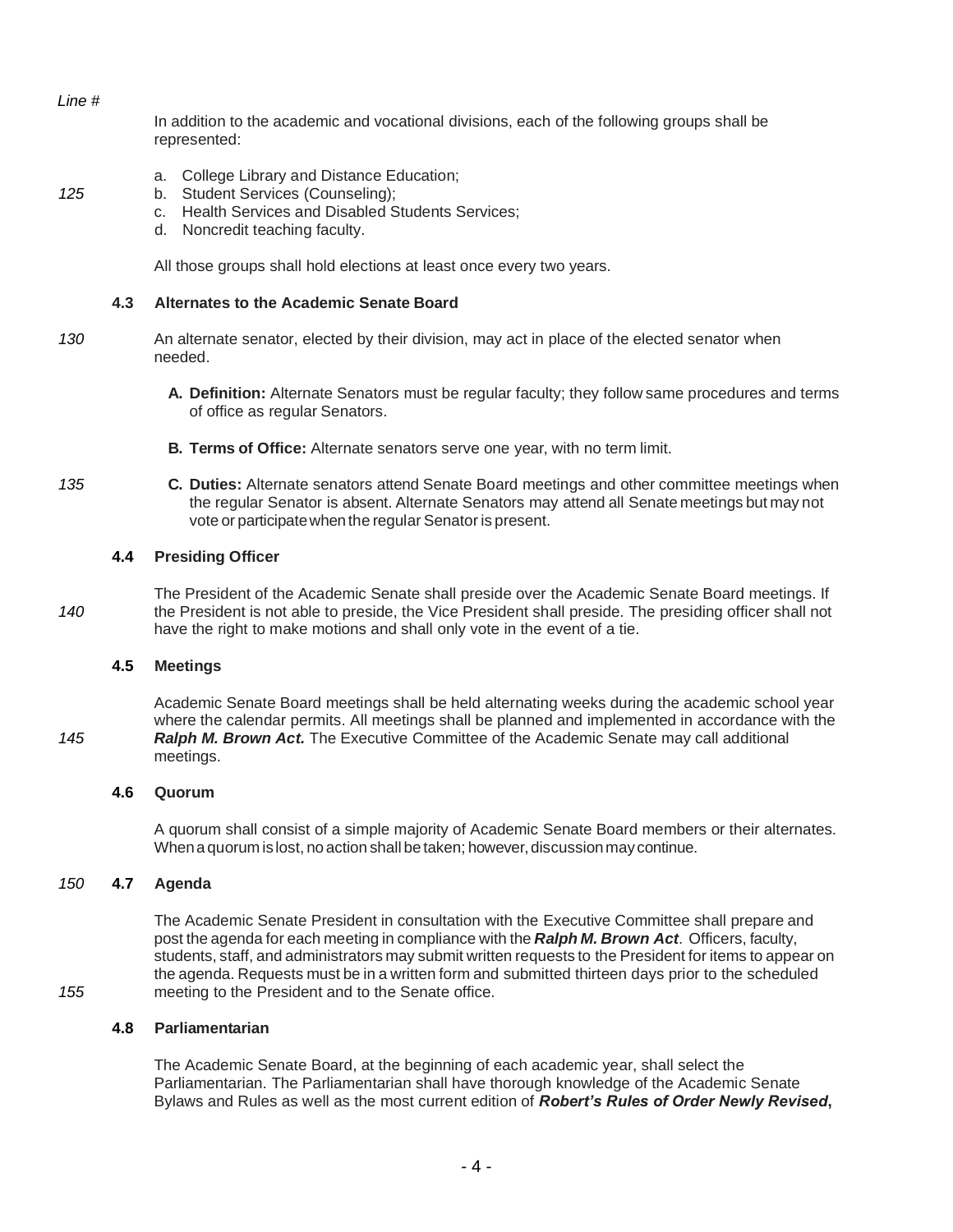### *160* and the *Ralph M. Brown Act*.

#### **A. Rules and Procedures**

Where the Bylaws are silent, the most current edition of *Robert's Rules of Order Newly Revised* or the *Ralph M. Brown Act* shall be used to determine the rules of procedure.

### **ARTICLE 5—COMMITTEES AND APPOINTMENTS**

#### *165* **5.1 Academic Senate Committees**

The Academic Senate office will maintain a current list of Operational, Standing, and Ad Hoc Committees.

### **A. Committee Members**

- **1.** Membership on the Academic Senate Standing, Operational, and Ad Hoc committees 170 shall be voluntary. All regular faculty and adjunct faculty are eligible for committee appointments. Interested faculty must apply to serve on a committee through the Academic Senate website. The Academic Senate Board shall vote to approve committee membership.
- **2.** Conducting regular business of a committee outside of the regular contract period is at 175 the discretion of the majority of the committee members.

### **B. Standing Committees**

For the purpose of investigating issues of either a legislative or academic and professional nature, and providing recommendations for the Academic Senate Board's consideration, the Academic Senate shall establish Standing Committees such as:

### *180* **1.** Academic Freedom and Professional Ethics

- **2.** Adjunct Faculty Issues Committee
- **3.** Calendar Committee
- **4.** Distance Education Committee
- **5.** Educational Policies Committee
- *185* **6.** Faculty Technology Committee
	- **7.** Shared Governance Committee

#### **C. Operational Committees**

For the purpose of performing the academic and professional duties and responsibilities of the Senate, the Academic Senate shall establish Operational Committees such as:

- *190* **1.** Academic Rank Committee
	- **2.** Bylaws, Rules and Procedures Committee
	- **3.** Equivalency Committee
	- **4.** Executive Committee
	- **5.** Faculty Development Committee
- *195* **6.** Learning Assessment Committee
	- **7.** Nominations and Elections Committee
	- **8.** Ralph Story/Unsung Hero Awards Selection Committee
	- **9.** Scholarship Committee
	- **D. Ad Hoc Committees:** The Academic Senate shall establish ad hoc committees as necessary.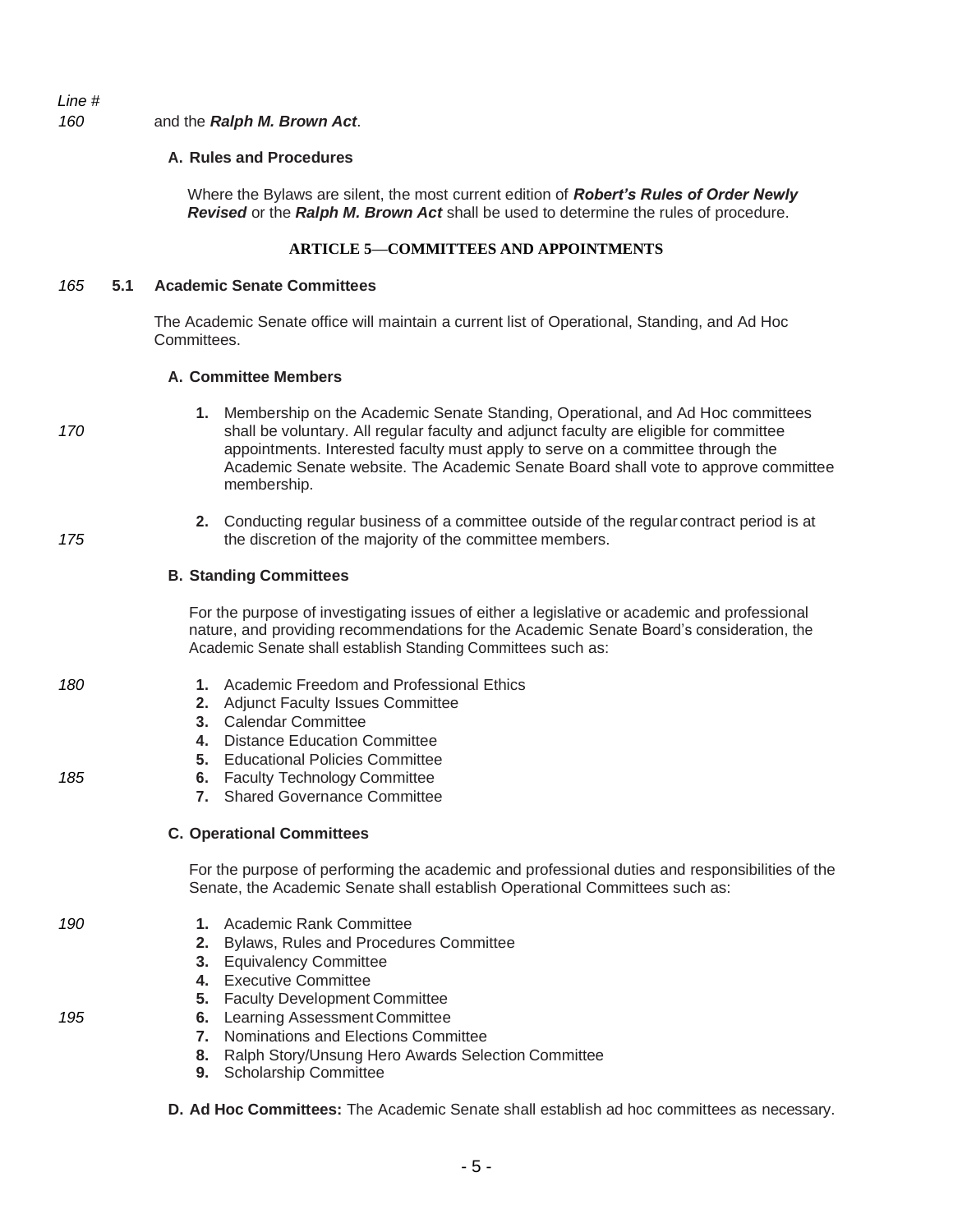### *200* **E. Standing, Operational, and Ad Hoc Committees will:**

Post agendas 72 hours prior to meetings on the Academic Senate website, allow for public comment, take minutes, act only on agendized items, and conduct business according to *Robert's Rules of Order Newly Revised*. Standing, Operational, and Ad Hoc Committees can be dissolved by a simple majority vote of the Academic Senate Board, as long as a second *205* read is provided.

### **5.2 Academic Senate Appointments**

**A.** The Academic Senate's representatives to both the College Coordinating Council and the Council on Academic and Professional Matters (CAPM) shall be the President, Vice President, Secretary, and Treasurer.

### *210* **B. Curriculum and Instruction Chairperson**

The Academic Senate Board shall appoint the Curriculum and Instruction Committee Chairperson following an open selection process. Desirable qualifications for appointment include two years participation on the C&I Committee.

### **C. Committee Chairpersons**

*215* The chairperson of each committee except the Adjunct Faculty Issues Committee shall be a tenured regular faculty member. The Academic Senate Board shall appoint chairpersons from recommendations presented by the President.

#### **D. Academic Senate Representatives on College-Wide Shared Governance and Hiring Committees**

*220* All regular faculty and adjunct faculty are eligible for committee appointments. Academic Senate representatives to college-wide shared governance and hiring committees shall be recommended by the Academic Senate President and approvedby theAcademic Senate Board. Such representatives shall maintain regular attendance at the committee meetings and, with the exception of hiring committees, shall represent the views of the Academic Senate as *225* directedby theAcademic Senate Board. Faculty representatives to college-wide committees shall report to the Academic Senate Board to receive directions and any advice the Academic Senate Board may give on particular issues. The executive committee may request periodic reports.

#### **E. Terms of Appointment and Removal**

230 The terms of all committee chairpersons, committee members, and representatives to collegewide committees and councils shall continue at the discretion of the Academic Senate Board. Appointees who fail or refuse to follow the directions of the Academic Senate Board shall be removed by a simple majority vote of the Academic Senate Board. Failure to attend three consecutive meetings with no contact to the committee chair shall be deemed a resignation on *235* thepartofthefaculty memberand/orgrounds for removal by the Academic Senate Board from the committee.

### **ARTICLE 6—ACTION BY MEMBERS**

### **6.1 Initiative and Referendum**

**A.** Upon presentation to the President of the Academic Senate during a regular semester (Fall or *240* Spring) of a petition signed by at least ten percent of Regular Faculty requesting that an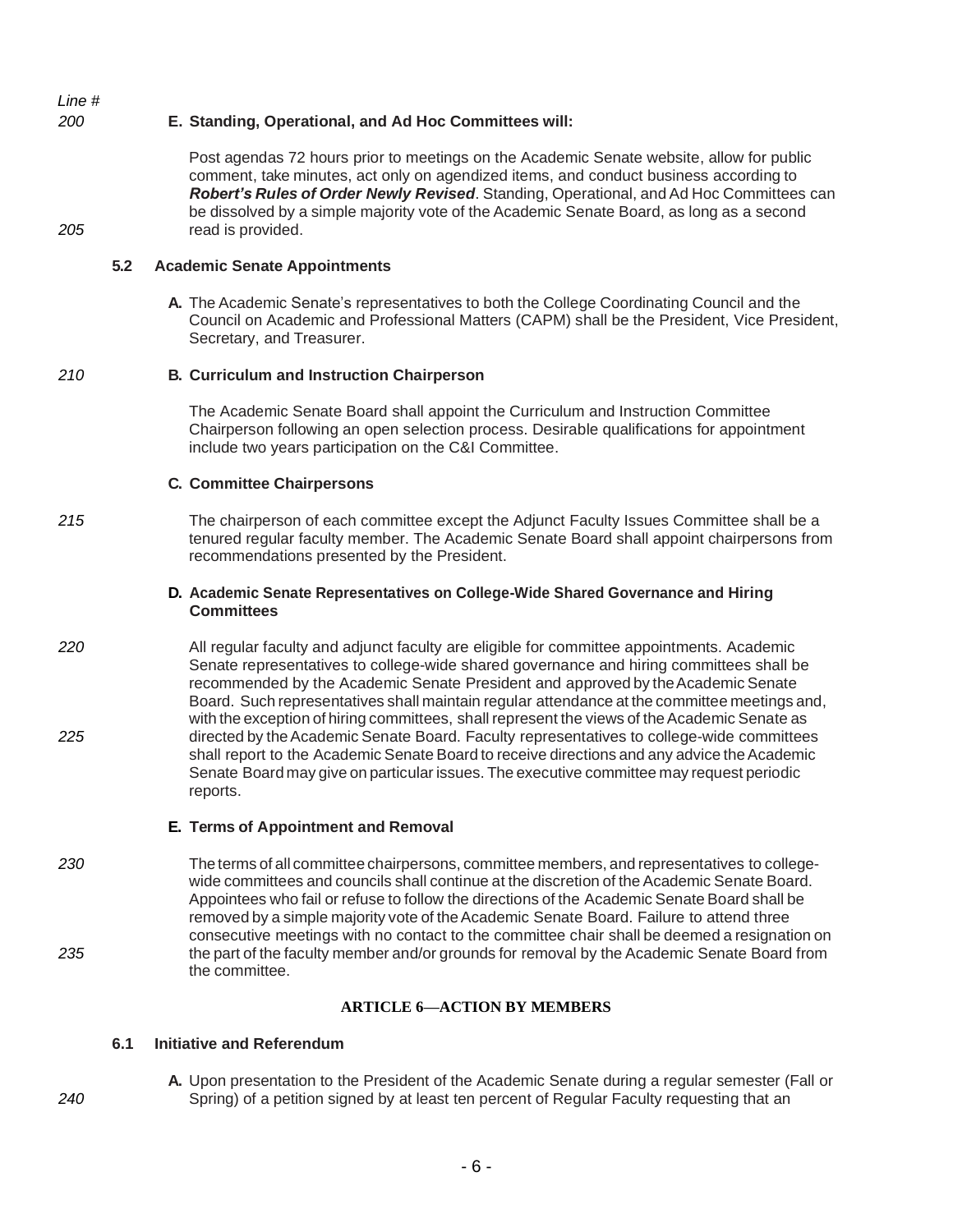| Line # |                                                                                                                                                                                                                                                                                                                                                                                                                                                                                                |
|--------|------------------------------------------------------------------------------------------------------------------------------------------------------------------------------------------------------------------------------------------------------------------------------------------------------------------------------------------------------------------------------------------------------------------------------------------------------------------------------------------------|
|        | Initiative/Referendum affecting the Academic Senate or the College be submitted to a vote by<br>Regular Faculty, the Academic Senate office shall distribute such Initiative/Referendum, along<br>with a memorandum and explanations of the Initiative/Referendum process outlined in this<br>bylaw, to all Regular Faculty within one week after the next Academic Senate Board meeting.                                                                                                      |
| 245    | The memorandum shall ask for written statements ("Statements") from Regular Faculty related<br>to the Initiative/Referendum to be submitted to the Academic Senate Office no later than two<br>weeks following the date of distribution. At the end of the two-week Statement Period, the<br>Academic Senate President shall distribute the Statements as written and submit the proposal<br>for vote by secret ballot of Regular Faculty within four weeks after the closing of the Statement |
| 250    | Period. Only Statements from identified Regular Faculty will be distributed.                                                                                                                                                                                                                                                                                                                                                                                                                   |

- **B.** The Academic Senate's Nominations and Elections committee will validate petitions for Initiatives or Referendums, verify that the signatures comply with section 6.1A (above) and will conduct the voting process, if needed.
- **C.** If an Initiative/Referendum made under Bylaw 6.1A. is approved by a majority of the Regular *255* Faculty who voted, the Academic Senate Board shall placethe proposal into effect or seek to place it into effect within two weeks of its approval.

#### **6.2 Recall of Officers**

Upon presentation to the President of the Academic Senate of a petition signed by at least ten percent of the Regular Faculty requesting that an officer be recalled, the Academic Senate's *260* Nominations and Elections committee will verify that the signatures are signed by at least ten percent of Regular Faculty, and will conduct the voting process, if needed.

The Academic Senate Board shall distribute such a proposal to all Regular Faculty within one week followingits next scheduled meeting. The Academic Senate Board shall direct the President to distribute any comments as submitted related to the recall of a Senate officer and to submit the *265* proposal for recall for vote by secret ballot of Regular Faculty withinfour weeks after the distribution ofthe proposal tothe Regular Faculty.If the recall is approvedby a majority ofthe Regular Faculty who voted, such officer shall be removed from office and the Academic Senate Board shall determine the process for filling the vacancy. In the case of the recall of the President, the petition shall be presented to the Vice President, who shall perform the duties of the President listed above in *270* this Section (6.2).

#### **ARTICLE 7—AMENDMENTS TO THE BYLAWS**

#### **7.1 Amendments**

**A.** An amendment to these Bylaws may be proposed during a regular semester (Fall or Spring) by a majority of the Academic Senate Board or by a petitionsigned by at least ten percent of all *275* Regular Faculty submitted to the Academic Senate President. The proposed amendment ("Proposal") shall require approval oftwo thirds of the Regular Faculty who voted.

> **B.** The Academic Senate's Nominations and Elections committee will validate petitions for amendment and check them for conflict with other bylaws, verify that the signatures are signed by at least ten percent of Regular Faculty, and will conduct the voting process, if needed.

*280* **C.** Within one school week of the introduction or receipt of the Proposal, the Academic Senate office shall send the Proposal as submitted, without commentary, by electronic—and/or campus—mail to all regular faculty with explanations of the process outlined in this bylaw. The Academic Senate President shall place the Proposal for discussion on the agenda for a meeting no later than four weeks following the introduction or receipt of the Proposal.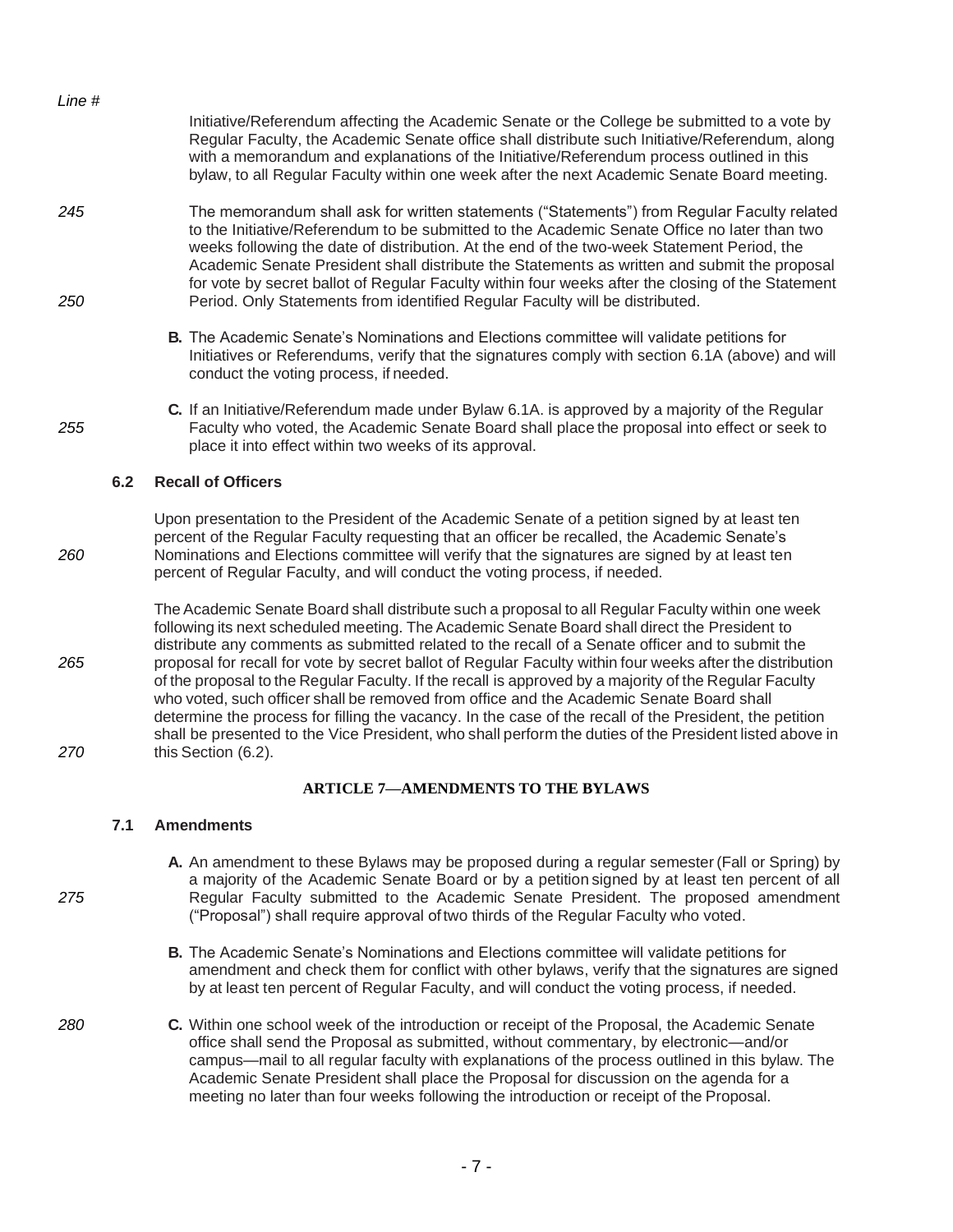- *285* **D.** The vote on the Proposal shall take place at least four weeks but no later than six weeks after the Proposal's introduction or receipt by the Academic Senate.
	- **7.2** If the Proposal is approved under 7.1, these Bylaws shall be amended accordingly.

### **ARTICLE 8— STANDING RULES AND PROCEDURES**

### **8.1 Rules**

*290* The Academic Senate of the Pasadena Area Community College District may adopt rules to establish procedures and other provisions for implementing the intent and purpose of these Bylaws. In cases not provided for in the rules, the procedures contained in the most current edition of *Robert's Rules of Order Newly Revised* or the *Ralph M. Brown Act* shall govern the meetings of the Academic Senate Board, the Standing, and Operational Committees.

### *295* **8.2 Adoption**

Board members present at an Academic Senate Board meeting shall, by two-thirds vote, adopt Senate Rules.

### **8.3 Amendments**

An amendment of the rules may be proposed by a majority vote of the Academic Senate Board or *300* by a petition signed by at least ten percent of the regular faculty. Such an amendment to the rules shall require either approval of a majority of the regular faculty who voted or approval of two thirds of the voting members of the Academic Senate Board. At least one month shall intervene between introduction and final vote or ratification of the proposed amendment. This amendment shall be announced, along with statements related to it, in a notice sent to all regular faculty within one week *305* of introduction.

### **ARTICLE 9— SELECTION OF ACADEMIC SENATE OFFICERS**

#### **9.1 Rules and Procedures for Nominating and Electing Officers**

The chair of the Nominations and Elections Committee shall determine the nomination period for the four elected officers. Candidates seeking office must complete an *Intent to Seek Office* form, *310* which they may obtain from the Academic Senate Office. The form must be completed and submitted to the chairperson of the Nomination and Elections Committee or their designee by the specified deadline date.

The names of all candidates who have turned in an *Intent to Seek Office* form by the deadline date shall be announced at the Academic Senate Board meeting that immediately follows the *315* deadline date for self-nomination. At that time, nominations shall also be taken from the floor of the Academic Senate Board meeting. Nominations from the floor shall officially close at the adjournment of the meeting.

Prior to the election, the chairperson of the Nominations and Elections Committee shall submit balloting procedures, including the length of the balloting period, to the Academic Senate Board for *320* approval. Candidates for office who wish to do so may submit a one-page platform statement to the Nominations and Elections Committee chairperson by the date specified. All statements shall be duplicated and sent out with the ballots, which shall also have a space for write-in candidates.

The chair of the Nominations and Elections Committee shall schedule a meeting for the ballots to be tallied by the members of this committee. There will be at least one full-time faculty observer *325* who is not a member of the committee during the tallying of the vote.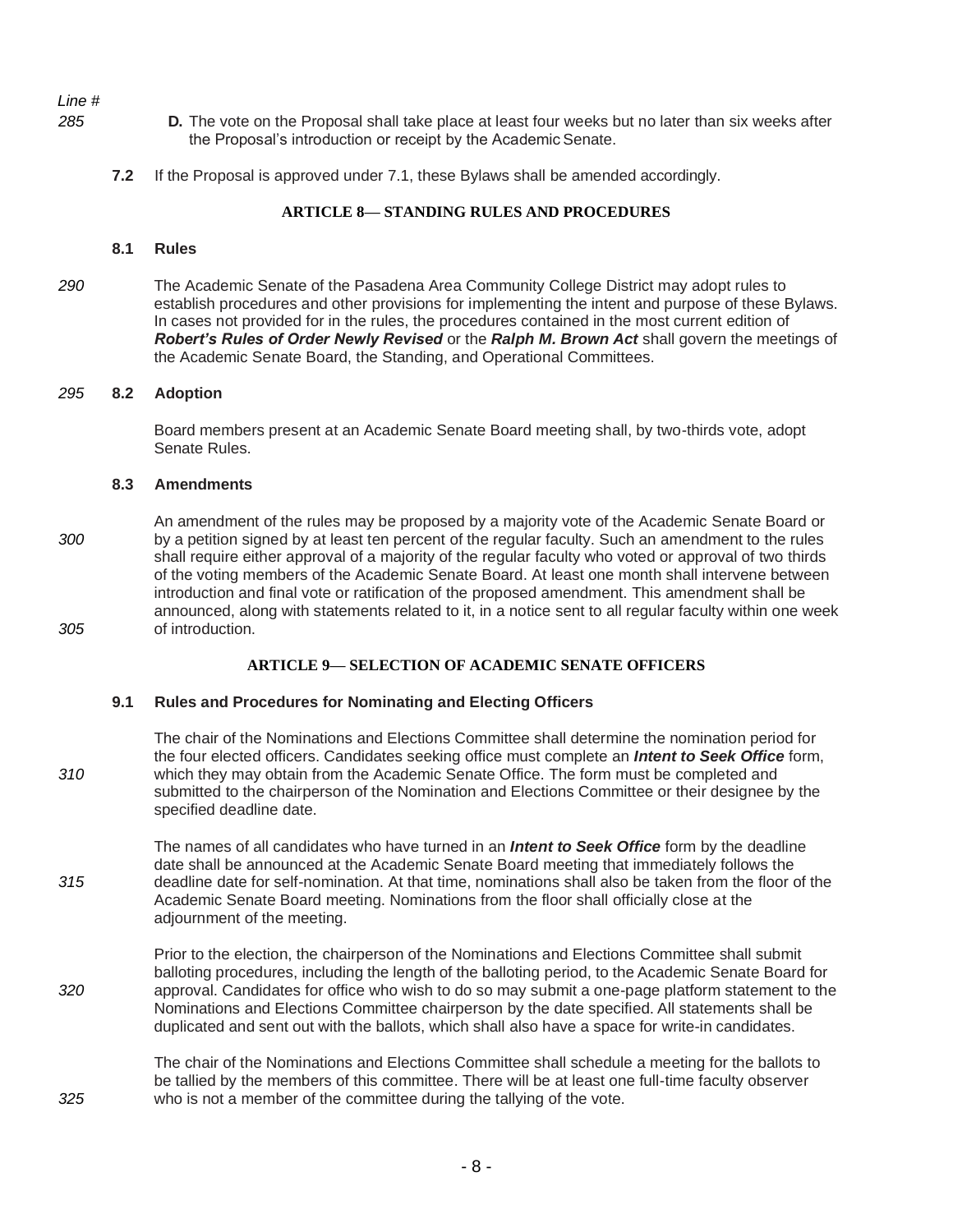The Academic Senate President will be notified of the results of the election by the Chair. The Academic Senate President shall notify all of the candidates, and all of the faculty, of the outcome of the election.

Election results should be presented to the Academic Senate Board prior to the Spring Plenary *330* Session of the Academic Senate for California Community Colleges.

### **9.2 Vacancies**

Except in the case of the Vice President succeeding to the Presidency, in the event of a vacancy in the Executive Committee, the President of the Academic Senate will announce the vacancy at the first Academic Senate meeting that is held after the vacancy occurs. Nominations will be sent to the *335* chair of the Nominations and Elections Committee (with Cc going to the Administrative Assistant for the Academic Senate) by noon on Thursday of the week of the meeting in which the vacancy is announced. Nominations will be announced at a special meeting that will be held no later than Wednesday of the following week. At the following regular Academic Senate meeting, Senators will elect the replacement.

*340* Candidates to fill a vacancy on the Executive Committee may be recommended by the Executive Committee and/or nominated from the floor of an Academic Senate Board meeting.

# **ARTICLE 10— DUTIES AND RESPONSIBILITIES**

# **10.1 Elected Officers**

# **A. The President shall:**

| 345 |    | 1. Establish the time and place for all meetings of the Academic Senate Board and the                                                |
|-----|----|--------------------------------------------------------------------------------------------------------------------------------------|
|     |    | <b>Executive Committee;</b><br>2. Prepare the agenda for all Academic Senate Board meetings in consultation with the                 |
|     |    | <b>Executive Committee;</b>                                                                                                          |
|     | 3. | Prepare the agenda for Executive Committee meetings;                                                                                 |
| 350 | 4. | Preside over all Academic Senate Board and Executive Committee Meetings;                                                             |
|     | 5. | Represent and serve as the spokesperson for the Academic Senate to the Board of                                                      |
|     |    | Trustees, the administration, and the other constituent groups on campus and in the                                                  |
|     |    | community as directed by the Academic Senate Board;                                                                                  |
| 355 |    | 6. Serve as faculty representative on the Committee on Academic and Professional Matters<br>and on the College Coordinating Council; |
|     | 7. | Recommend expenditures from the savings account to the Academic Senate Board;                                                        |
|     | 8. | Recommend for the Academic Senate Board's approval a candidate for the position of<br>Parliamentarian:                               |
|     |    | 9. Perform all functions that are normally thought to be within the realm of the presiding                                           |
| 360 |    | officer which are not denied by the Bylaws, Senate Rules, or Procedures;                                                             |
|     |    | 10. By the close of the president's term, the president shall prepare a summary report for the<br>incoming president.                |
|     |    | <b>B. The Vice President shall:</b>                                                                                                  |
|     |    | 1. Act in the absence of the President;                                                                                              |
| 365 |    | 2. Succeed to the Presidency in the event of an unexpected vacancy in that office;                                                   |
|     |    | 3. Serve as faculty representative on the Committee on Academic and Professional Matters                                             |
|     |    | and on the College Coordinating Council;                                                                                             |
|     | 4. | Serve as chair of the Committee Support Committee;                                                                                   |
|     | 5. | Recommend to the president faculty participants for campus wide hiring committees;                                                   |
| 370 | 6. | Perform such functions as the President assigns to assist in carrying out the purposes                                               |
|     |    |                                                                                                                                      |